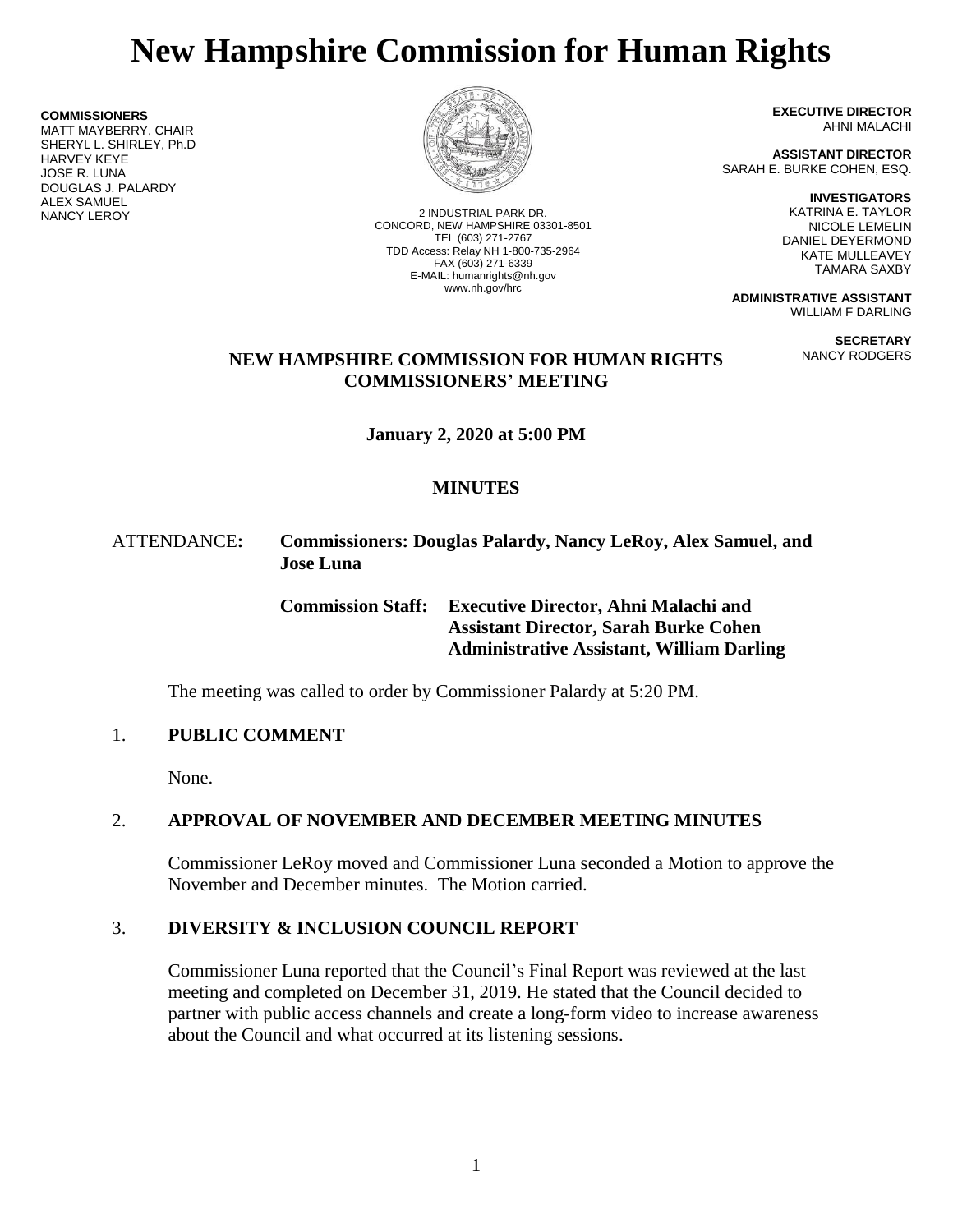#### **4. OFFICE UPDATES.**

**NEW STAFF:** Director Malachi introduced the new Administrative Assistant, William Darling.

**AUDIT:** Director Malachi will meet with Jean Mitchel to finalize audit notes and prepare for the presentation of the report to the Finance Committee.

**OFFICE SPACE:** HRC has started acquiring furniture for the new conference room and breakout rooms. Also, Director Malachi is working on a Request for Proposal (RFP) in contemplation of the current lease expiring in October, which includes consideration of moving to a new location. Commissioner LeRoy asked if the newly acquired space did not obviate the need for a new location. Director Malachi explained the current lease expires in October and with the addition of new hires and interns, additional office space is needed.

**OTHER.** HRC is working on Commissioner Manuals and hopes to have them for the next Commissioner Meeting.

Director Malachi announced the joint conference between the NHCHR and EEOC titled *Money Moves* will occur in August 2020. Tentative locations have been identified and events will be spread out over the month.

Director Malachi attended the Business and Industry Association (BIA) Leadership Conference in November. Director Malachi and Assistant Director Burke Cohen also attended the Equal Employment Opportunity Commission (EEOC) Fair Employment Practice Agency (FEPA) Regional Conference in December. Additionally, Assistant Director Burke Cohen conducted fair housing training for CATCH Neighborhood Housing. All were good opportunities to present, train, and network with attorneys, human resource professionals, and other customers of the NHCHR.

## 5. **REVIEW OF INVESTIGATOR CASELOAD**

Assistant Director Burke Cohen discussed caseload. She explained 45% of the NHCHR's EEOC contract is complete, a noteworthy achievement and testament to the investigators' hard work. Assistant Director Burke Cohen also discussed the Mediation Program and stated at the close of calendar year 2019 there was a 69% success rate for mediated cases. Director Malachi said the newly acquired space will give the NHCHR adequate conference and break-out room space in order to host additional mediation. Director Malachi stated it has been helpful for many of our volunteer mediators that the NHCHR has opened its space to host mediations. She reiterated any possible new space must take into consideration the NHCHR's hosting of mediations.